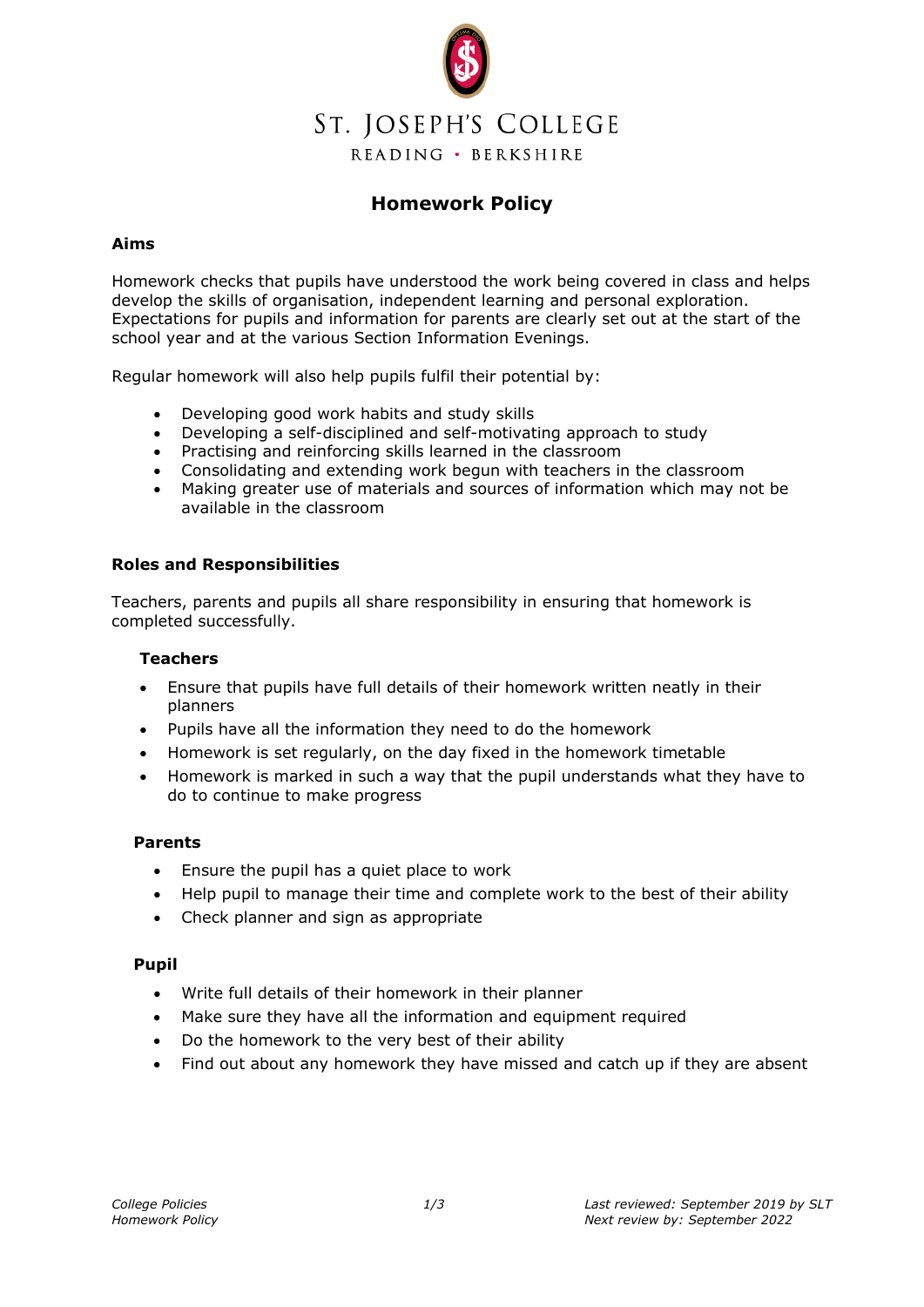

READING · BERKSHIRE

#### **Homework in the Prep School**

In Early Years and Reception, teachers send a weekly newsletter to parents which includes practical ideas or activities to do at home with their children to support the learning that has taken place that week.

Together with their parent or guardian, pupils in Early Years and Reception are expected to embed a routine of regularly sharing individual reading and school library books. Reception pupils are also given weekly lists of regular and irregular high frequency words to support development of reading fluency and accurate spelling.

In Year 1, the weekly spelling test is introduced and tested on the same day every week. Maths homework supports and consolidates the concepts taught in the week. Written homework may be based on the English classwork, or be linked to another subject. Pupils are expected to read regularly at home to progress through the reading scheme.

Year 2 pupils are expected to read for 15 minutes per night, learn their weekly spellings and complete one piece of subject specific homework per week.

Pupils in year 3 - 6 are expected to read for 15 minutes per night,complete unfinished class work as requested by the teacher as well as learning their weekly spellings. Homework timetables are provided on the school website which details the subject specific homework which is set each night.

# **Homework Timetables - Year 3 to 11**

All year groups between Year 3 and 11 have a homework timetable. The number of homework and recommended time to be spent on each subject will vary according to the particular year group. Copies of these timetables are found in the Parent Portal, accessed via the College website.

# **Guidelines for Homework - Year 7 and above**

To help pupils to complete their homework a set of guidelines are contained within the Student Planner. Form Tutors will regularly refer to these to help pupils who are experiencing difficulty with homework.

How should I do my homework?

- Find a tidy place to work; a messy desk equals a messy mind
- Turn off the TV. Some people work better with music, some don't
- Use your planner, so you know when to expect homework
- Organise your time, don't leave everything to the last-minute
- Do certain tasks over a couple of nights. Learn for your maths test on Monday, then test yourself on Tuesday
- Don't start too late
- Make the most of local resources school library, internet etc
- Reward yourself for working hard